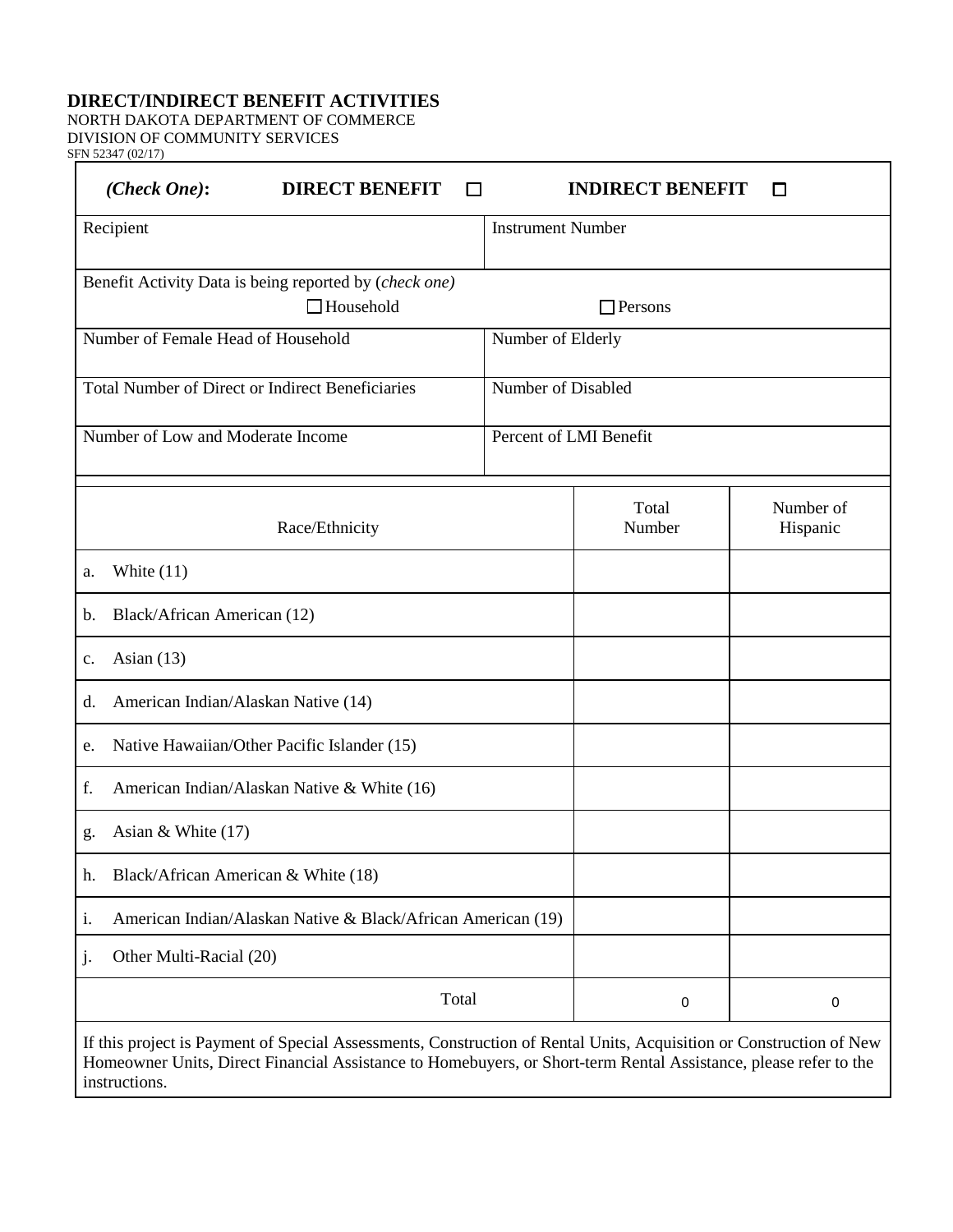## **INSTRUCTIONS FOR DIRECT/INDIRECT BENEFIT ACTIVITIES REPORT**

**Definition of Direct Benefit Activity**: A direct benefit activity is defined as an activity which requires the beneficiary to submit an application or complete a personal record as an integral part of receiving the benefit of an activity. For example, in a housing rehabilitation program, an application is an essential part of determining need and eligibility. Other types of direct benefit activities would include relocation and payment of special assessments. Report by household.

**Definition of Indirect Benefit Activity**: An indirect benefit activity is defined as an activity for which an individual receives direct benefit but is not required to apply for the benefit. This would include residents on a street that is reconstructed or households hooked-up to a new water main. The activity is directed to the benefit of everyone, and no one is singled out to receive specific assistance. Other types of indirect benefit activities would include removal of architectural barrier projects, senior citizens projects, and area-wide activities in which at least 51% of the persons or households to be served are low and moderate income. In most cases data will be reported by persons.

**Grant Recipient:** Enter the name of the grant recipient.

**Instrument Number:** Enter the instrument number assigned by the DCS.

**Benefit Activity:** Data is being reported by either household or persons (check one).

**Number of Female Head of Household:** Enter the number of female head of household served by the project.

**Number of Male Head of Household:** Enter the number of Male head of household served by the project.

**Number of Households with Children under 18:** Enter the number of Households with Children under 18 served by the project.

**Number of Elderly:** Enter the number of elderly served by the project.

**Total Number of Direct or Indirect Beneficiaries:** Enter the total number of direct or indirect beneficiaries being served by the project.

**Number of Disabled:** Enter the number of disabled persons being served by the project.

**Number of Low and Moderate Income:** Enter the total number of low and moderate income persons or households being served by the project.

**Percent of LMI Benefit**: Enter the percent of LMI persons or LMI households benefitting. (Number of low and moderate income divided by total number of direct or indirect beneficiaries)

**Race/Ethnicity:** Enter the number of households or persons to benefit by race category (a-j) in the total number column. Enter the number of household or persons reported in the total number column with a Hispanic ethnicity in the number of Hispanic column.

**Total:** Must equal the total number of Direct or Indirect Beneficiaries in the service area.

**Additional CDBG Beneficiary Data:** If this project is Payment of Special Assessments, Construction of Rental Units, Acquisition/ Construction of New Homeowner Units, Direct Financial Assistance to Homebuyers, or Short-term Rental Assistance, complete the appropriate section of the form titled "Additional CDBG Beneficiary."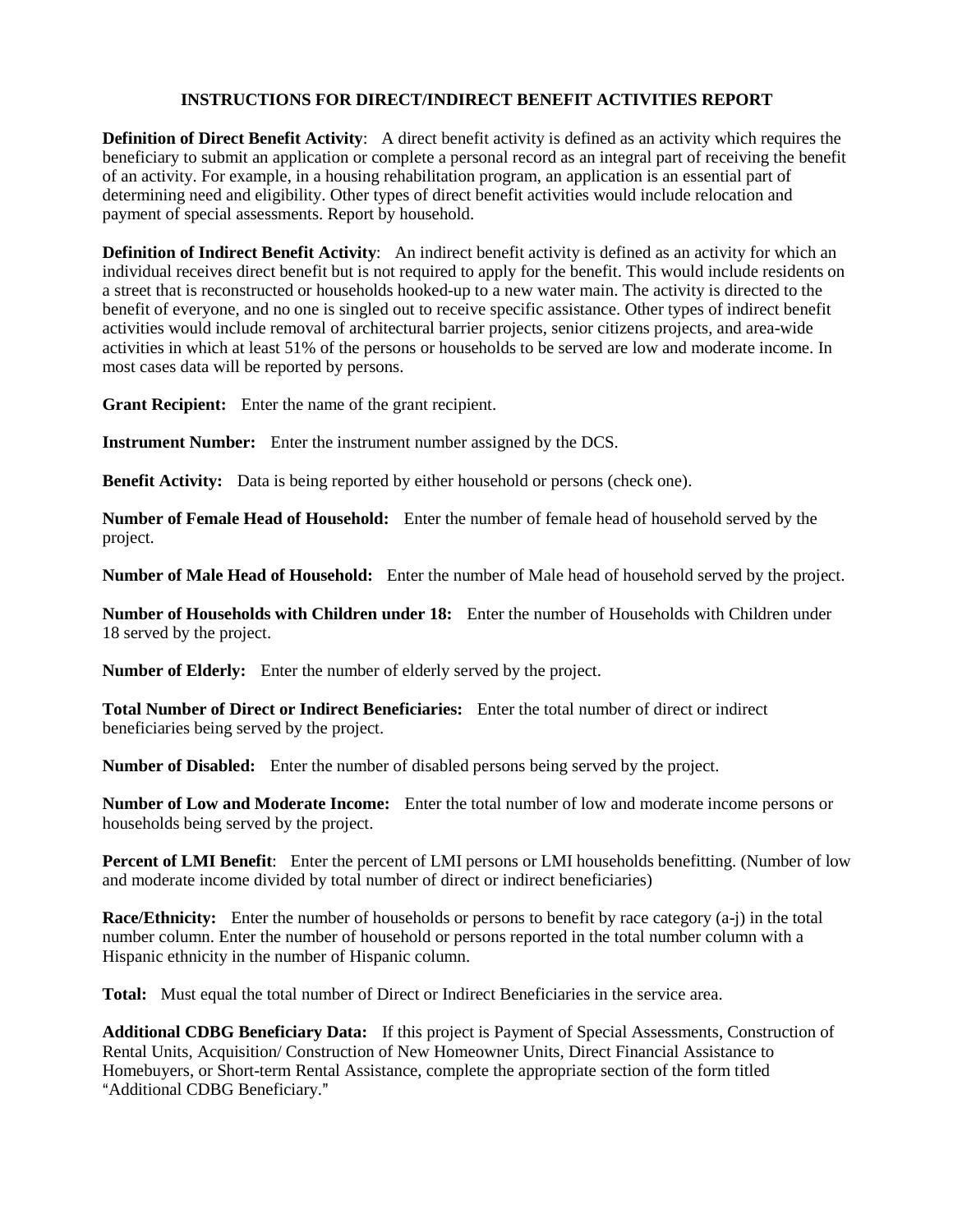|                                          | <b>ADDITIONAL CDBG BENEFICIARY DATA</b> |                                                                                                                                                                                 |  |  |  |
|------------------------------------------|-----------------------------------------|---------------------------------------------------------------------------------------------------------------------------------------------------------------------------------|--|--|--|
|                                          |                                         | <b>Payment of Special Assessments -Supplemental A</b>                                                                                                                           |  |  |  |
|                                          |                                         | 1. Of the Total Households, the Number:                                                                                                                                         |  |  |  |
|                                          | a.                                      | Extremely Low Income (< 30% of Median)                                                                                                                                          |  |  |  |
|                                          | b.                                      | Low Income $(31-50\% \text{ of Median})$                                                                                                                                        |  |  |  |
|                                          | $C_{\bullet}$                           |                                                                                                                                                                                 |  |  |  |
|                                          |                                         | <b>Construction of Rental Units - Supplemental B</b>                                                                                                                            |  |  |  |
|                                          |                                         | 1. Of the Total Rental Units, the Number:                                                                                                                                       |  |  |  |
|                                          | a.                                      | Affordable Units                                                                                                                                                                |  |  |  |
|                                          | b.                                      |                                                                                                                                                                                 |  |  |  |
|                                          | $C_{\bullet}$                           | Units Qualified as Energy Star                                                                                                                                                  |  |  |  |
|                                          |                                         |                                                                                                                                                                                 |  |  |  |
| 2.                                       |                                         | Of the Total Number of Affordable Units:                                                                                                                                        |  |  |  |
|                                          | a.                                      |                                                                                                                                                                                 |  |  |  |
|                                          | b.                                      | Years of Affordability<br><u> The Communication of the Communication</u>                                                                                                        |  |  |  |
|                                          | $C_{\bullet}$                           | Units Subsidized with Project-based Rental Assistance by Another Federal, State                                                                                                 |  |  |  |
|                                          |                                         | Or Local Program                                                                                                                                                                |  |  |  |
|                                          |                                         | <b>Acquisition/Construction New Homeowner Units - Supplemental C</b>                                                                                                            |  |  |  |
| 1. Of the Total Owner Units, the Number: |                                         |                                                                                                                                                                                 |  |  |  |
|                                          | a.                                      |                                                                                                                                                                                 |  |  |  |
|                                          | b.                                      | Years of Affordability Guaranteed                                                                                                                                               |  |  |  |
|                                          | c.                                      |                                                                                                                                                                                 |  |  |  |
|                                          | d.                                      | Section 504 Accessible                                                                                                                                                          |  |  |  |
|                                          | e.                                      | Households Previously Living in Subsidized Housing ______________________________                                                                                               |  |  |  |
| 2.                                       |                                         | Of the Number of Affordable Units, the Number:                                                                                                                                  |  |  |  |
|                                          | a.                                      |                                                                                                                                                                                 |  |  |  |
|                                          | b.                                      | Units Specifically Designated for Persons with HIV/AIDS<br><u> 1989 - Jan Stein Stein Stein Stein Stein Stein Stein Stein Stein Stein Stein Stein Stein Stein Stein Stein S</u> |  |  |  |
|                                          |                                         | 1) of Those, the Number Specifically for Chronically Homeless __________________                                                                                                |  |  |  |
|                                          | c.                                      |                                                                                                                                                                                 |  |  |  |
|                                          |                                         | 1) of Those, the Number Specifically for Chronically Homeless __________________                                                                                                |  |  |  |
|                                          |                                         |                                                                                                                                                                                 |  |  |  |